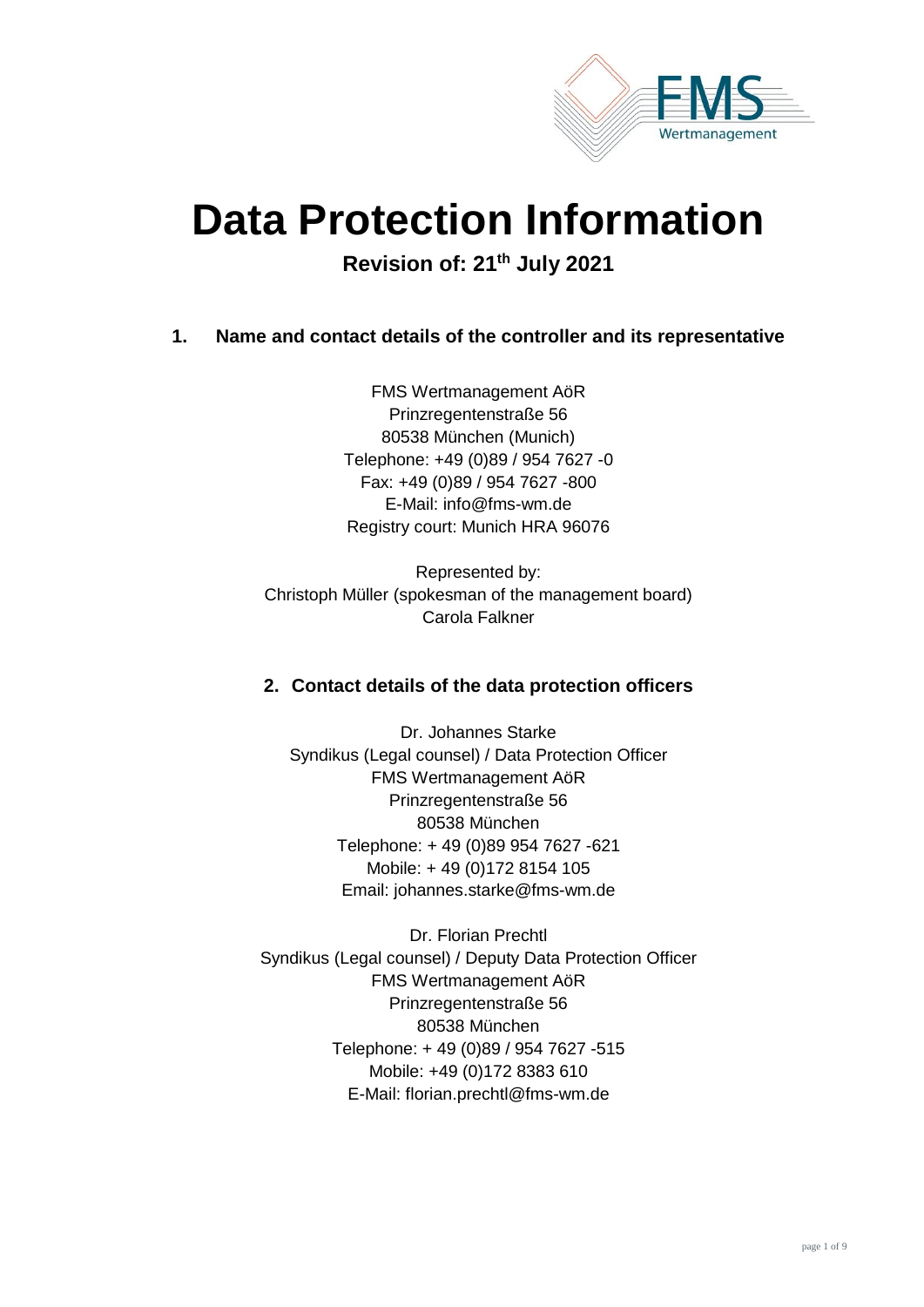

# **3. Purpose of the processing of personal data by FMS Wertmanagement AöR**

FMS Wertmanagement AöR ("**FMS-WM**") is a winding-up agency as defined in sec. 8a (1) sentence 1 of the German Law on the Establishment of a Financial Market Fund and an Economic Stabilisation Fund. FMS-WM has about 105 employees on its payroll, of which about 103 are in Munich. The remaining employees of FMS-WM are assigned to the establishment of FMS-WM in Rome. As of 1st October 1 2010, FMS-WM took over risk positions and non-strategic operations (collectively the "**Risk Portfolio**") from Hypo Real Estate Holding AG and its direct and indirect subsidiaries and special-purpose companies within the country and abroad (collectively the "**HRE Group**") in order to stabilise the HRE Group and the financial market. According to the charter of FMS-WM<sup>1</sup>, FMS-WM has the task to wind up the risk portfolio in a manner aimed at maximising the Risk Portfolio's value. To do so, it may conduct all banking and financial service transactions as well as any other business. Further details can be found in the charter of FMS-WM. According to its mission, FMS-WM established own money market and capital market programmes.

Other purposes of the processing of personal data by FMS-WM are:

- Personnel data management
- Job applicant data management
- Supplier and service provider management

FMS Wertmanagement Service GmbH ("**FMS-SG**") was entered in the commercial register of Munich (HRB 198697) on 10 May 2012 as a wholly-owned subsidiary of FMS-WM. Upon the end of the cooperation agreement between FMS-WM and Deutsche Pfandbriefbank AG ("**pbb**") on the management of the Risk Portfolio of FMS-WM, FMS-SG took over the management of the Risk Portfolio as of October 2013. Pursuant to the articles of association, the purpose of FMS-SG is the management of bank portfolios, particularly such consisting of loans, bonds and derivatives, and the provision of all services associated with the foregoing. The services of FMS-SG to be provided for FMS-WM since October 2013 include, but are not limited to the current credit risk supervision, the keeping of credit files or risk assessments, the preparation of most various portfolio reports, the handling of the payment transactions, as well as extensive preparatory work and analyses for decisions of FMS-WM in connection with the reduction of the Risk Portfolio.

 $\overline{a}$ <sup>1</sup> Available for viewing at https://www.fms-wm.de/de/downloadcenter-de/investoren/konstituierende-dokumente/15-statut-der-fms-wertmanagement-aoer-1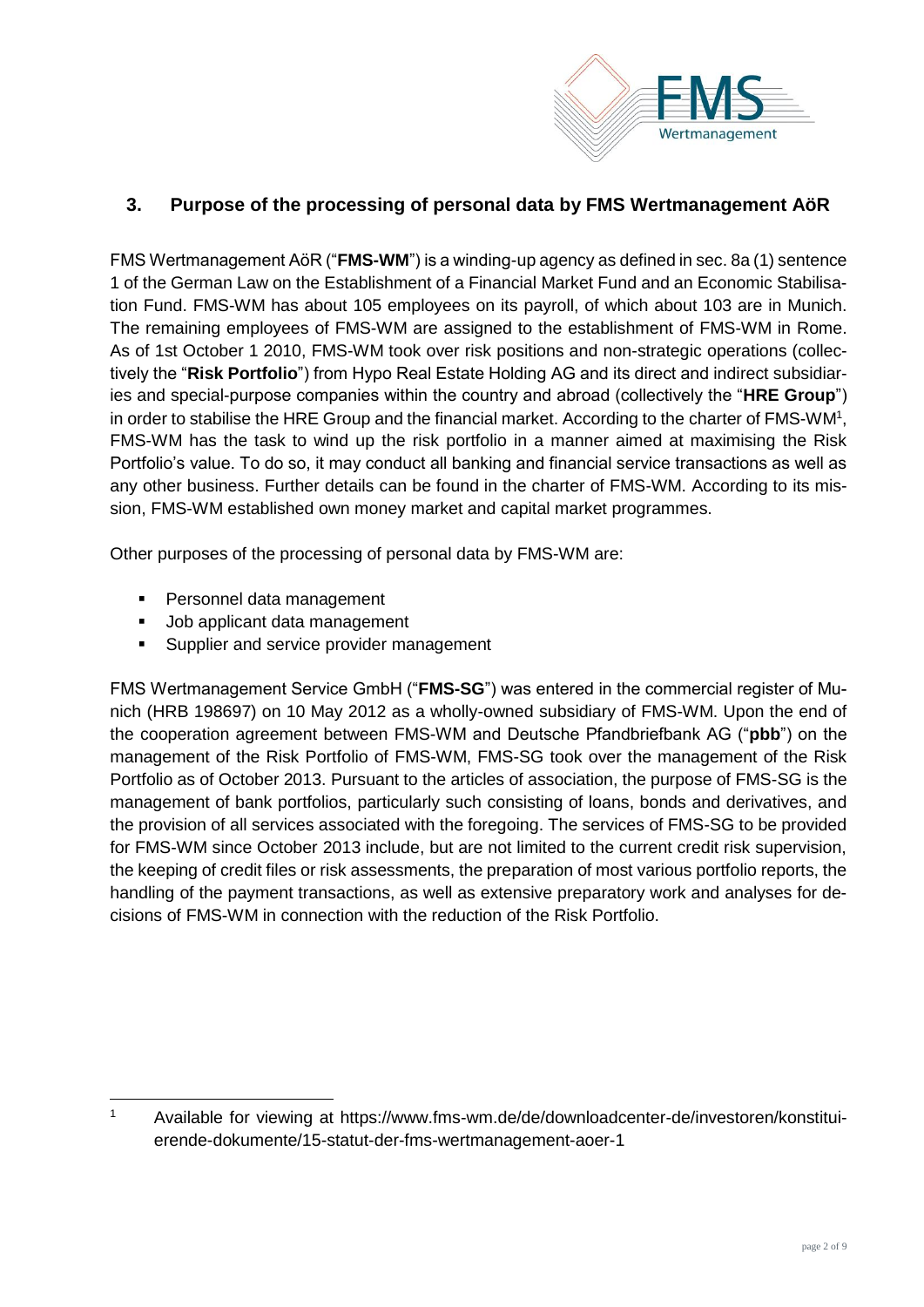

# **4. Groups of data subjects, the relevant data or data categories, and the respective legal basis**

To comply with the purposes set out in section 3 above, the data and/or data categories listed below are mainly collected, processed and used in relation to the groups of data subjects below based on the legal basis as shown below:

| <b>Groups of data subjects</b>                                                                        | Data and/or data categories                                                                                                                                                                                                                                                                                                                                                                                                                                                                                                                                                                         | <b>Legal bases</b>                                                                                                                                                                                                                                                                                                                                                                                                                                                                                                                                                                                                                                                                                  |
|-------------------------------------------------------------------------------------------------------|-----------------------------------------------------------------------------------------------------------------------------------------------------------------------------------------------------------------------------------------------------------------------------------------------------------------------------------------------------------------------------------------------------------------------------------------------------------------------------------------------------------------------------------------------------------------------------------------------------|-----------------------------------------------------------------------------------------------------------------------------------------------------------------------------------------------------------------------------------------------------------------------------------------------------------------------------------------------------------------------------------------------------------------------------------------------------------------------------------------------------------------------------------------------------------------------------------------------------------------------------------------------------------------------------------------------------|
| Borrowers, jointly liable per-<br>sons and security providers<br>(including the beneficial<br>owners) | Name data<br>$\circ$<br>Address and communica-<br>$\circ$<br>tions data<br>Business and contract data,<br>$\circ$<br>accounting<br>and<br>perfor-<br>mance data; bank account<br>data<br>Data with credit rating rele-<br>$\circ$<br>vance<br>Outstanding loan amount,<br>$\circ$<br>interest rate<br>Address and function data<br>$\circ$<br>of commercial lessees of<br>real estate used as loan se-<br>curity<br>Data relating to visits, if any,<br>$\circ$<br>of contact persons to FMS-<br>WM: second name, first<br>name, date of visit, com-<br>pany, contact person<br>at<br><b>FMS-WM</b> | Art. 6 (1) b) GDPR $2$ (loan<br>agreement between borrower<br>and FMS-WM (pbb));<br>Art. 6 (1) c) GDPR in combina-<br>tion with KWG (German Bank-<br>ing Act) and GWG (KYC-check<br>resp. identification in accord-<br>ance with GWG);<br>Art. $6(1)$ f) GDPR (as far as<br>data are collected in the course<br>of visits of the borrowers, the le-<br>gitimate interest of FMS-WM is<br>to ensure that only authorised<br>person are present in its prem-<br>ises. In addition, FMS-WM<br>must be able to track who has<br>been in its premises and when;<br>as far as the processing of data<br>of representatives of borrowers<br>being legal persons is con-<br>cerned, the legitimate interest |
|                                                                                                       | Data in the context of identi-<br>$\circ$<br>fication<br>pursuant to<br>the<br>Laundering<br>Money<br>Act<br>(Geldwäschegesetz/GwG)                                                                                                                                                                                                                                                                                                                                                                                                                                                                 | of FMS-WM is the necessity to<br>communicate with the bor-<br>rower)                                                                                                                                                                                                                                                                                                                                                                                                                                                                                                                                                                                                                                |

 $\overline{2}$ Available for viewing at http://eur-lex.europa.eu.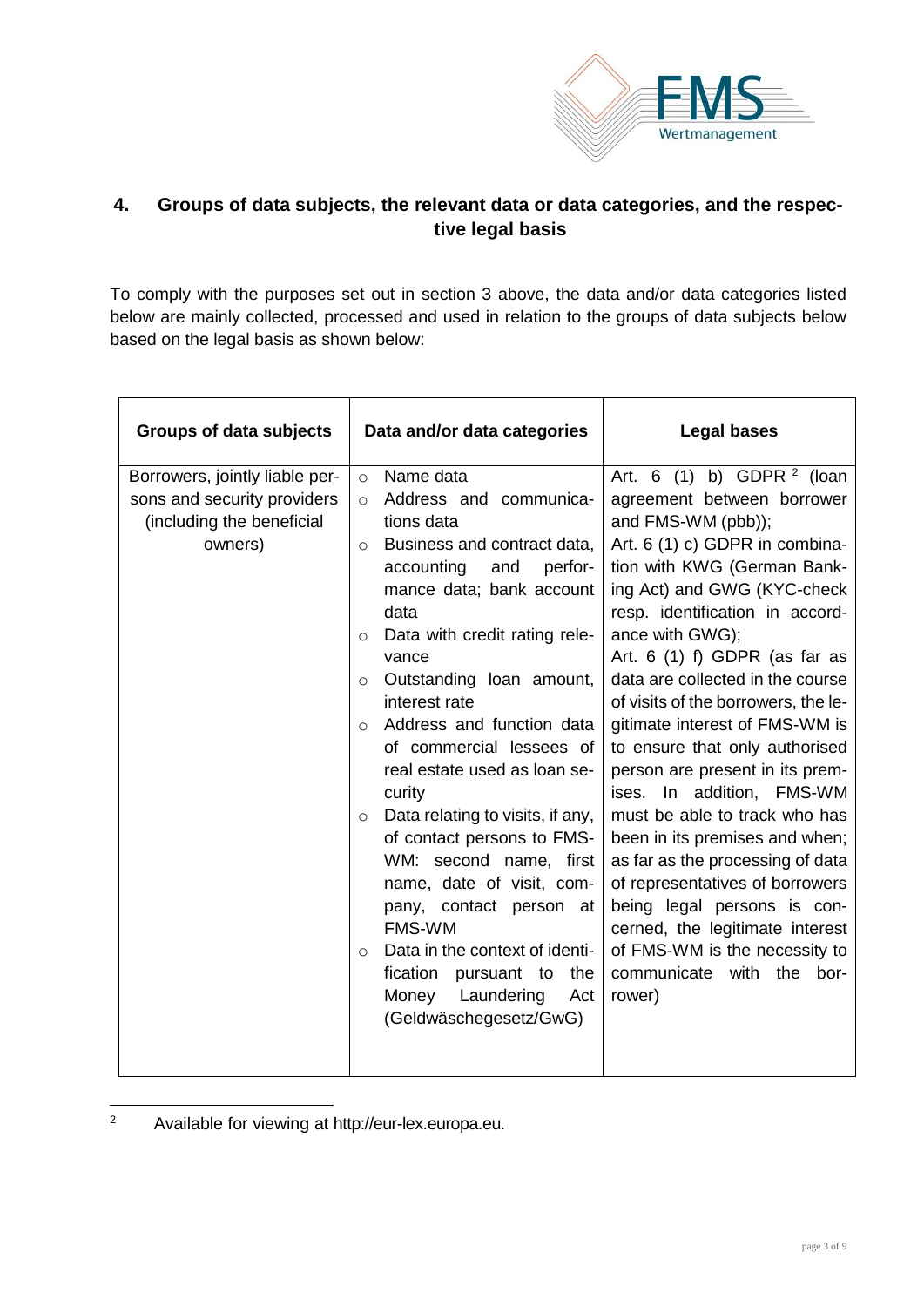

| Job applicants             | Name data<br>$\circ$                 | Art. 6 (1) b) GDPR and sec. 26                                      |
|----------------------------|--------------------------------------|---------------------------------------------------------------------|
|                            | Address and communica-<br>$\bigcirc$ | $BDSG3$ ;                                                           |
|                            | tions data                           | Art. $6(1)$ f) GDPR (as far as                                      |
|                            | Data in connection with vis-         | data are collected in the course                                    |
|                            | its, if any (job interview) by       | of visits of job applicants, the le-                                |
|                            | contact persons to FMS-              | gitimate interest of FMS-WM is                                      |
|                            | WM (second name, first               | to ensure that only authorized                                      |
|                            | name, date of visit, contact         | persons are present in its prem-                                    |
|                            | person at FMS-WM)                    | ises. In addition, FMS-WM                                           |
|                            | $\circ$ Data relevant for the appli- | must be able to track who has                                       |
|                            | cation: date of birth, marital       | been in its premises and when);                                     |
|                            | status, citizenship, training,       | Art. 6 (1) a) GDPR                                                  |
|                            | information on the occupa-           |                                                                     |
|                            | tional career, testimonials          |                                                                     |
|                            | and qualifications, curricu-         |                                                                     |
|                            | lum vitae (with the candi-           |                                                                     |
|                            | date's photo, if applicable)         |                                                                     |
|                            | Data in connection with ref-         |                                                                     |
|                            | erence interviews with the           |                                                                     |
|                            | former employer                      |                                                                     |
|                            | Data in connection with po-          |                                                                     |
|                            | tential analyses                     |                                                                     |
| Suppliers, service provid- | o Name data of the contact           | Art. 6 (1) b) GDPR (contract be-                                    |
| ers, banks and investors   | persons                              | tween FMS-WM and the sup-                                           |
|                            | o Address and communica-             | plier / service provider);                                          |
|                            | tions data                           | Art. $6$ (1) f) GDPR (as far as                                     |
|                            | Transaction and contract<br>$\Omega$ | data are collected in the course                                    |
|                            | data, accounting and perfor-         | of visits of representatives of                                     |
|                            | mance data, bank account<br>data     | suppliers / service providers /<br>investors, the legitimate inter- |
|                            | Recording of the telephone           | est of FMS-WM is to ensure                                          |
|                            | calls of the dealers <sup>4</sup>    | that only authorized persons                                        |
|                            |                                      |                                                                     |

 $\overline{3}$ Available for viewing at https://www.gesetze-im-internet.de/englisch\_bdsg/index.html.

<sup>4</sup> The MaRisk BTO 2.2.1 provides for the obligation of FMS-WM to record the business talks of the dealers on recording media and to preserve such records for *at least* three months. FMS-WM operates a dealer telephone system. **By way of that system, ALL the telephone calls to and from the following extensions are recorded:** 

- **-302, -330, -334, -338, -339, -341, -342, -343, -347, -353, -354, -362, -363, -364, -371, -382, -383, -387, -389, -391, -392, -394,**
- **-434, -440,**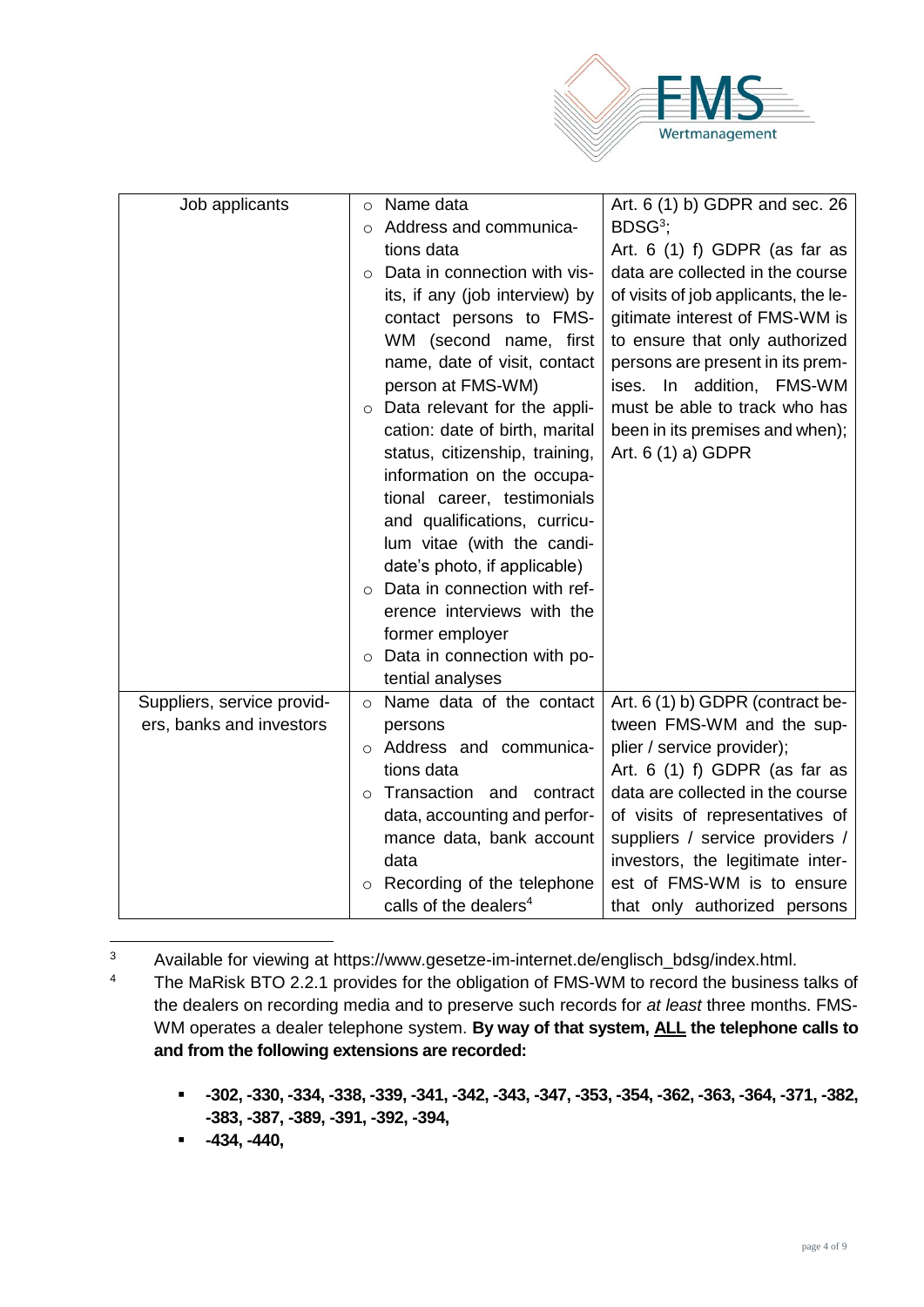

|                                             | o Handling and control of ser-<br>vices and deliveries<br>$\circ$ References, qualifications<br>and remuneration of the as-<br>signed consultants<br>Data in connection with vis-<br>$\Omega$<br>its, if any, by contact per-<br>sons to FMS-WM (second<br>name, first name, date of<br>visit, company, contact per-<br>son at FMS-WM)<br>Data in the context of identi-<br>$\circ$<br>fication pursuant to the<br>Money Laundering Act        | are present in its premises. In<br>addition, FMS-WM must be<br>able to track who has been in its<br>premises and when; as far as<br>the processing of data of repre-<br>sentatives of suppliers / service<br>providers / investors being legal<br>persons is concerned, the legit-<br>imate interest of FMS-WM is<br>the necessity to communicate<br>with the supplier / service pro-<br>vider, investor);<br>Art. 6 (1) c) GDPR in combina-<br>tion with GWG and MaRisk<br>BTO 2.2.1 |
|---------------------------------------------|------------------------------------------------------------------------------------------------------------------------------------------------------------------------------------------------------------------------------------------------------------------------------------------------------------------------------------------------------------------------------------------------------------------------------------------------|---------------------------------------------------------------------------------------------------------------------------------------------------------------------------------------------------------------------------------------------------------------------------------------------------------------------------------------------------------------------------------------------------------------------------------------------------------------------------------------|
| Members of supervisory<br>$\circ$<br>bodies | Name data<br>$\circ$<br>Address and communica-<br>O<br>tions data<br>Data relating to career and<br>$\circ$<br>qualifications<br>Accounting and bank ac-<br>$\circ$<br>count data<br><b>Travel data</b><br>$\circ$<br>Data in connection with vis-<br>$\circ$<br>its to FMS-WM (second<br>name, first name, date of<br>visit)<br>Data in connection with the<br>$\circ$<br>recording of "directors deal-<br>ings"<br>pursuant to<br><b>MAR</b> | Art. 6 (1) b) GDPR;<br>Art. $6(1)$ f) GDPR (as far as<br>data are collected in the course<br>of visits, the legitimate interest<br>of FMS-WM is to ensure that<br>only authorized persons are<br>present in its premises. In addi-<br>tion, FMS-WM must be able to<br>track who has been in its prem-<br>ises and when);<br>Art. 6 (1) c) GDPR in combina-<br>tion with MAR / WpHG                                                                                                    |

▪ **-830, -831, -832, -833, -834, -835, -836, -837, -839, -840, -841, -842, -843, -845, -846, - 847, -848, -849, -850, -851, -852, -853, -854, -855, -859, -875, -889, -895**

- **-990, -991,**
- **-1114.**

 $\overline{a}$ 

In accordance with the requirements of the BaFin circular 5/2017, FMS-WM keeps the records for ten years. The records are deleted ten years beginning with the end of the financial year in which the respective record was made.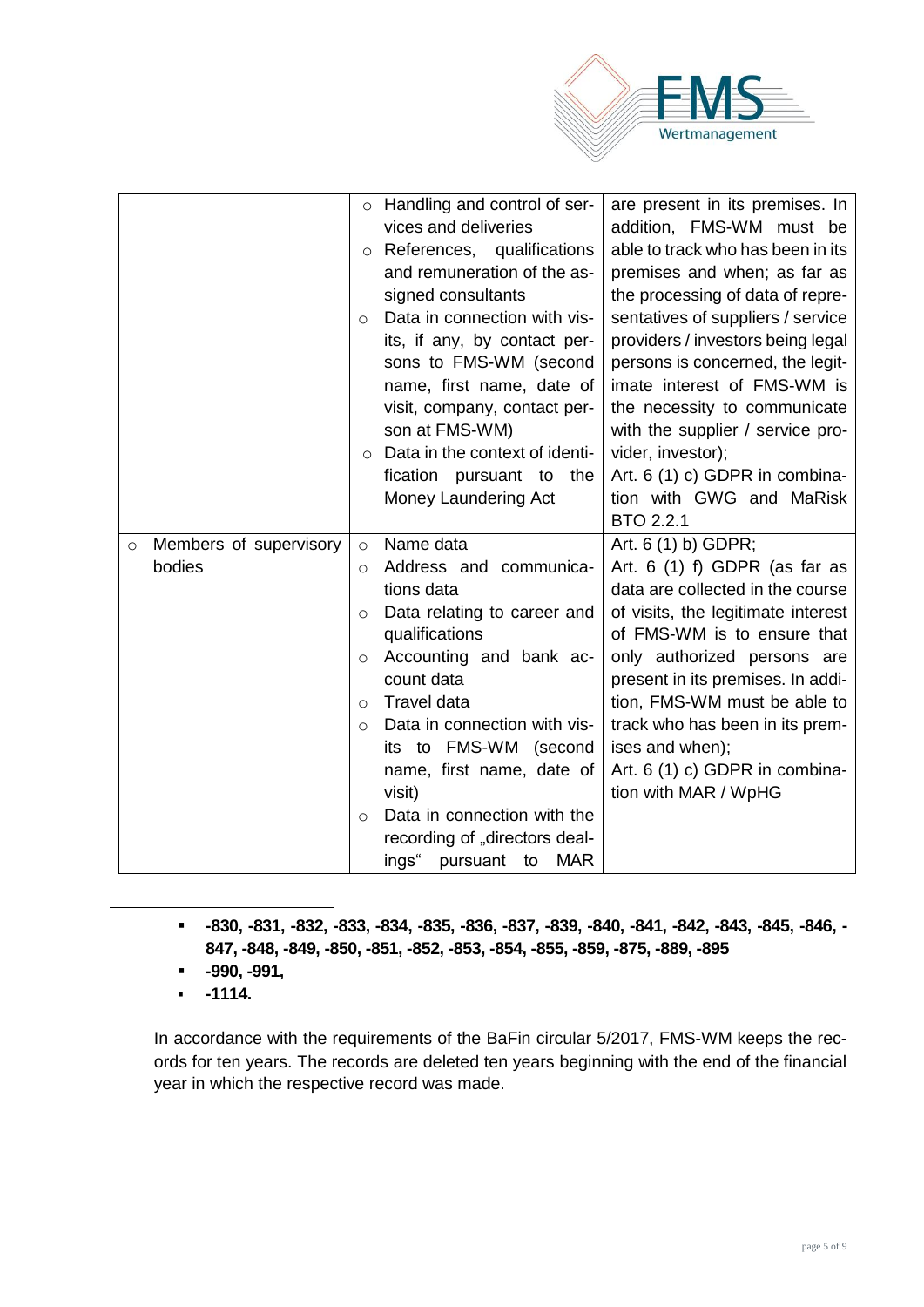

| (German Market Abuse Or- |  |
|--------------------------|--|
| dinance) / WpHG (German  |  |
| Securities Trading Act)  |  |

# **5. Recipients or categories of recipients to whom data may be disclosed**

The personal data relating to the groups of data subjects are mainly transferred to the following recipients in compliance with the purposes mentioned in section 4 above:

| <b>Groups of data subjects</b>                                                                          | Recipients or categories of recipients                                                                                                                                                                                                                                                                                                                                                                                                                                                                                                                      |
|---------------------------------------------------------------------------------------------------------|-------------------------------------------------------------------------------------------------------------------------------------------------------------------------------------------------------------------------------------------------------------------------------------------------------------------------------------------------------------------------------------------------------------------------------------------------------------------------------------------------------------------------------------------------------------|
| Borrowers, jointly liable per-<br>sons and security providers<br>(including the beneficial own-<br>ers) | $\circ$ Internal bodies involved in the implementation of the respective<br>transaction processes (particularly Asset Management,<br>bookkeeping, tax, legal and IT departments)<br>Public bodies receiving the data based on statutory regulations<br>$\circ$<br>(e.g. finance authorities, financial supervision)<br>o External bodies such as affiliated companies and external con-<br>tractors to the extent as involved in the loan processing and<br>contract performance<br>$\circ$ To the extent legally permitted, buyers of loans / data trustee |
| Job applicants                                                                                          | $\circ$ Internal bodies involved in the implementation of the respective<br>transaction processes (e.g. human resources department,<br>heads of human resources departments of the respective spe-<br>ciality departments)                                                                                                                                                                                                                                                                                                                                  |
| Suppliers, service providers,<br>banks and investors                                                    | Internal bodies involved in the implementation of the respective<br>$\circ$<br>transaction processes (e.g., bookkeeping, accounting and IT<br>departments)<br>o Public bodies receiving the data based on statutory regulations<br>(e.g. finance authorities, German Federal Supreme Audit Insti-<br>tution (Bundesrechnungshof))<br>o External bodies such as affiliated companies and external con-<br>tractors, e.g. logistics partner or computation centre, chartered<br>accountant                                                                    |
| Members of supervisory bod-<br>ies                                                                      | o Internal units (e.g. accounting, communications & committees)<br>$\circ$ External units, e.g. auditors                                                                                                                                                                                                                                                                                                                                                                                                                                                    |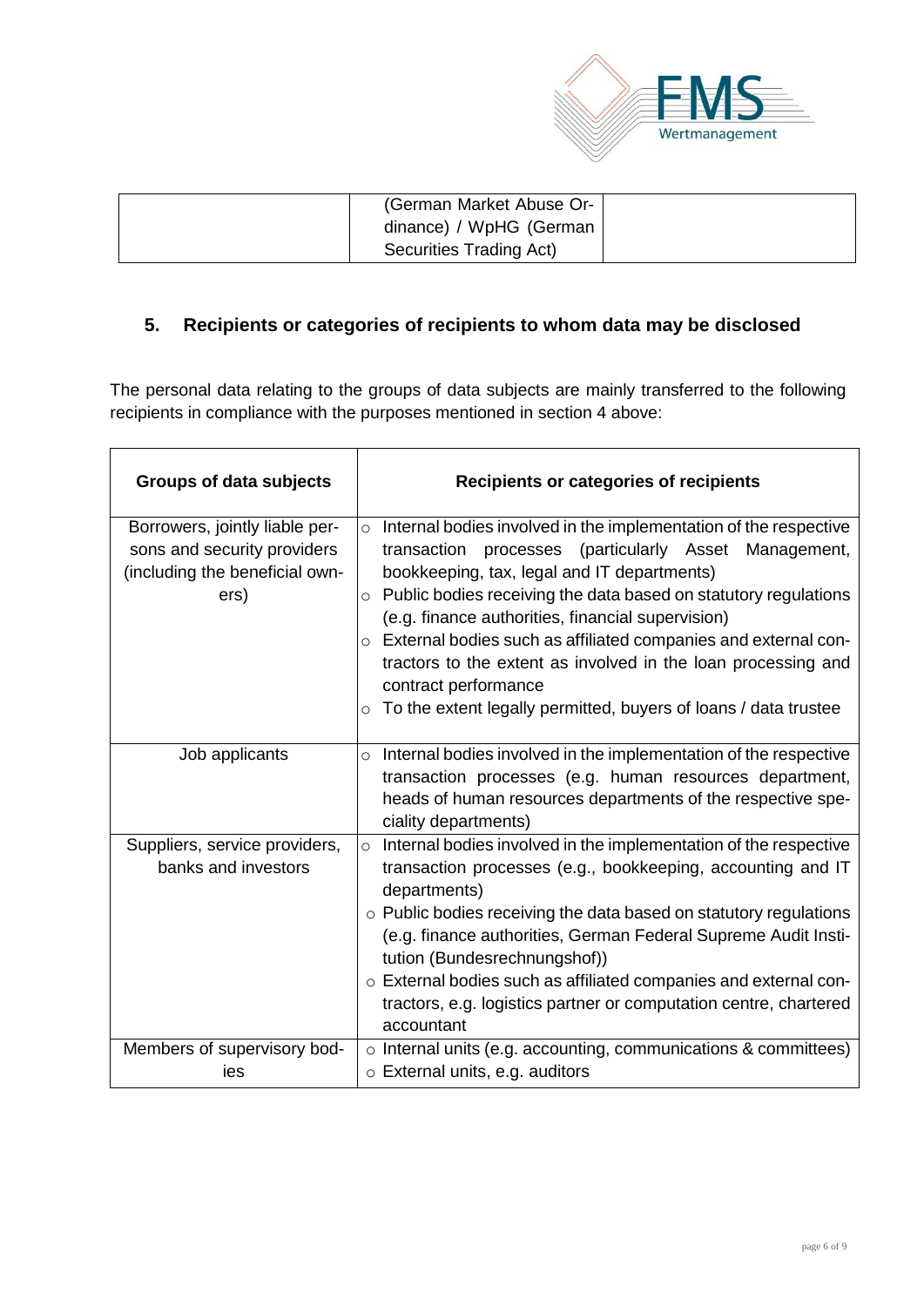

# **6. Standard time limits for the erasure of data**

The legislator issued many and varied preservation duties and retention periods. Upon the lapse of such periods, the relevant data are erased on a routine basis if they are no longer required for the performance of the contract. Accordingly, the data with commercial law relevance or financial impact of a completed financial year are erased after further ten years, unless longer periods of retention are compulsory or required for justified reasons. Shorter periods of erasure are used in special fields (e.g. in the human resources area such as rejected applications or warnings). Data not subject to the above rules are erased when the purposes specified in section 3 above cease to apply.

## **7. Planned data transfer to third countries**

Data transfers to third countries occur only in the context of performance of the contract, required communications, as well as other exceptions expressly provided in the General Data Protection Regulation ("**GDPR**"). In any other respect, there will be no transfer to third countries; such transfer is not planned, either.

# **8. Rights of Data Subjects**

By law, we are obliged to inform you of your rights under the GDPR. In the following we explain these rights to you. You are entitled to these rights under the conditions of the respective data protection regulations. No further rights are granted to you by the following presentation:

#### **a) Right of access**

You have the right to request confirmation as to whether personal data concerning you are being processed. If this is the case, you have the right to be informed about this personal data and to receive further information, e.g. the purposes of processing, the recipients and the planned duration of storage or the criteria for determining the duration (Art. 15 GDPR).

#### **b) Right to rectification and completion**

You have the right to demand the rectification of incorrect data without delay. Taking into account the purposes of the processing, you also have the right to request the completion of incomplete data (Art. 16 GDPR).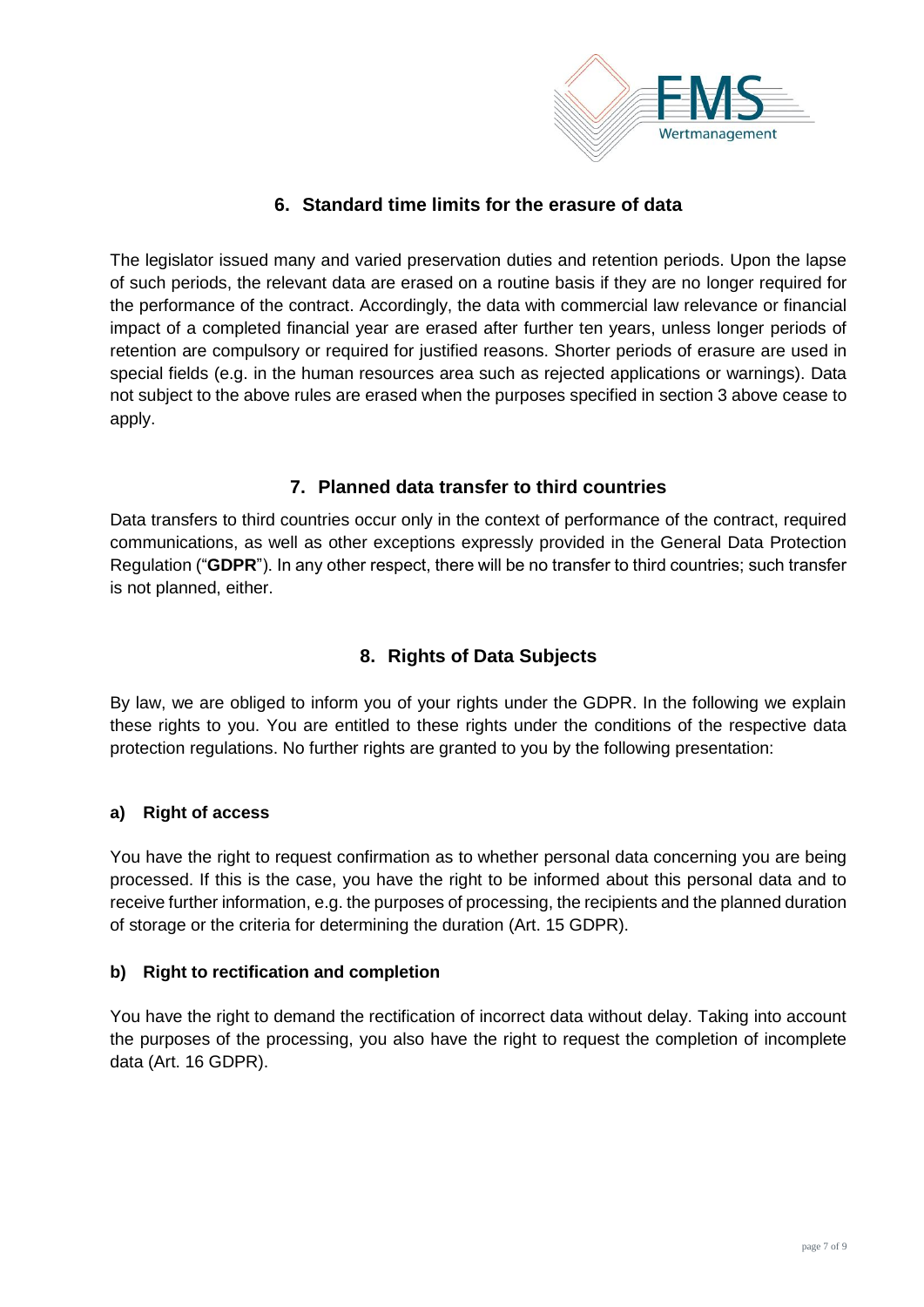

#### **c) Right to erasure**

You have the right to request erasure, as far as the processing is not necessary. This is the case, for example, if the data are no longer necessary for the original purposes, if you have revoked your declaration of consent under data protection law or if the data have been processed unlawfully (Art. 17 GDPR).

#### **d) Right to restriction of processing**

You have the right to restrict processing, e.g. if you believe that personal data is incorrect (Art. 18 GDPR).

#### **e) Right to data portability**

You have the right to receive the personal data concerning you that you have provided to us in a structured, common and machine-readable format (Art. 20 GDPR).

#### **f) Revocation of consents**

Any data subject may at any time revoke his/her consent to the processing of his/her personal data with effect for the future. This also applies to data protection consents that you have given us before the GDPR came into force. However, the legality of the processing carried out up to the point of revocation is not affected by this.

#### **g) Right to lodge a complaint with a supervisory authority**

Every data subject has a right to lodge a complaint with a supervisory authority for data protection (Art. 77 GDPR in conjunction with Section 19 DSAnpUG-EU), i.e. in particular to the supervisory authority in the member state where the data subject resides or to the supervisory authority responsible for the FMS-WM:

> Der Bundesbeauftragte für den Datenschutz und die Informationsfreiheit Husarenstraße 39 53117 Bonn Tel: +49 (0)228 / 99799-0 E-Mail: [redaktion@bfdi.bund.de](mailto:redaktion@bfdi.bund.de)